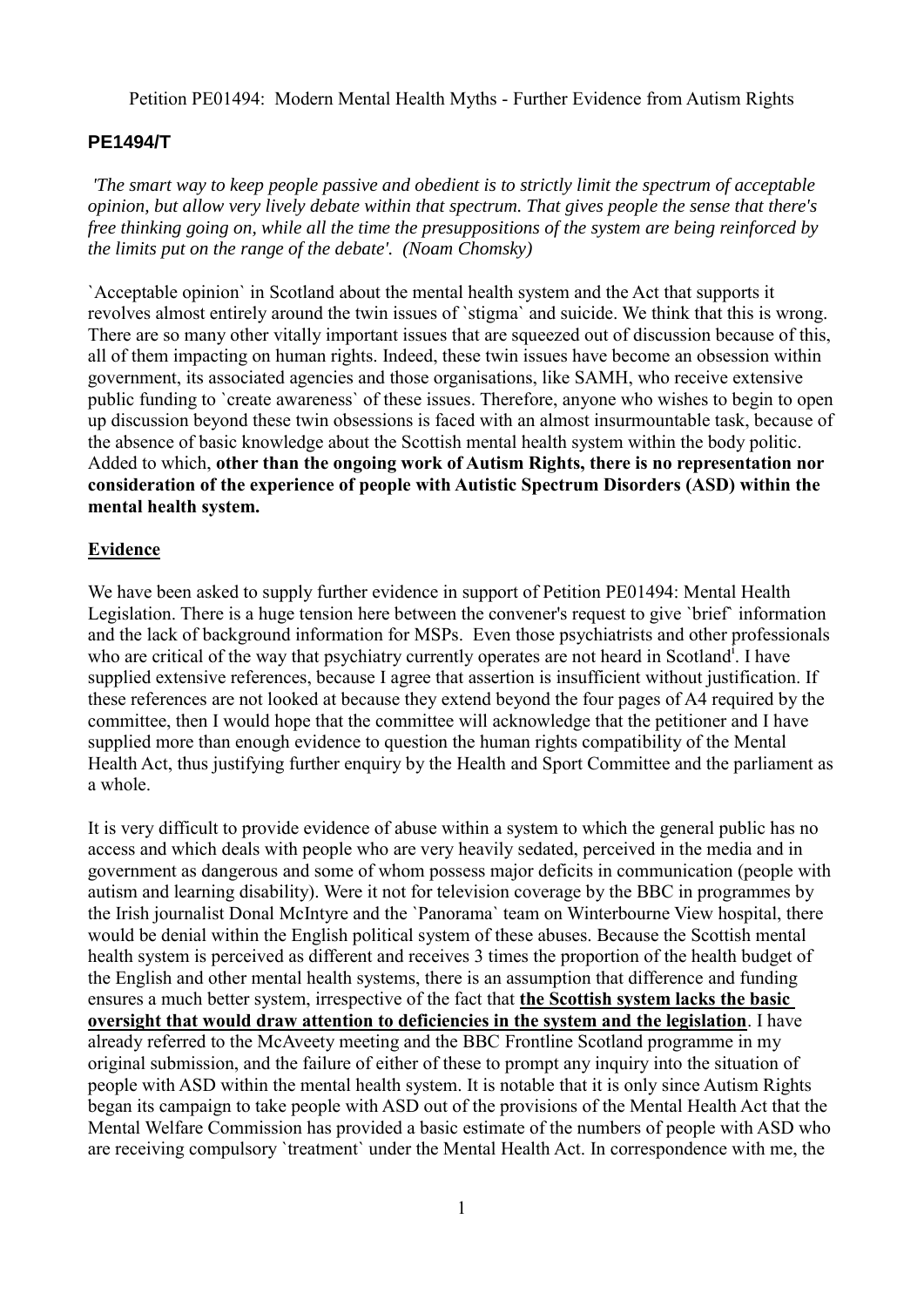MWC claimed that their powers, as outlined under the Mental Health Act, do not require them to collate any information on people with ASD as a separate group.

The absence of case law is being used by those organisations who have responded to Petition PE01494 to claim that the petition is groundless. An excellent point made by another activist is that we would still have slavery, if there had been this insistence that there be case law to support legal reform. The first main reason for the absence of case law is that the assumptions that are made in the legal system are based on assumptions within the mental health system and government. The Mental Health Act is predicated upon those assumptions – that the `treatment` within the system does not need to be specified (but is in practice wholly dependent on the use of highly toxic drugs)<sup>ii</sup> and that this treatment is medically necessary. There is ample proof that the evidence for the efficacy of this `treatment` is absent and that the evidence for its harm, particularly for people who have an Autistic Spectrum Disorder, is overwhelming<sup>iii</sup>. There ought to be little dispute about the toxicity of the drugs used in the mental health system (psychotropic or psychiatric drugs), but I supply some references in any case, as the myths about mental health `treatment` are so pervasive. As the petitioner has focussed on ECT in his submissions, I will not be covering this `treatment` within this submission, but would support his arguments that the evidence for its efficacy is weak to non-existent, which is not good enough for a treatment that has so much potential for harm. The other main reason for the absence of case law is the deficiencies in the Scottish legal system, particularly in the mental health field, some of which are well documented.<sup>iv</sup> I would stress that these deficiencies have in no part been rectified, and that the testimony of Autism Rights members is that there is complete deference to the opinion and power of the psychiatric profession within the legal system, irrespective of the fact that this profession is untrained and deeply ignorant of autism – confirmed in no small measure by the MWC's revelation that some psychiatrists in Scotland believe autism to be a mental illness (not just a `mental disorder`, as defined in the Mental Health Act) and by the Scottish Government's inability to provide any evidence of autism specific training for psychiatrists within NHS Scotland. On top of all this, parents of people with ASD who have experienced the mental health system have all reported their fear of victimisation and the resistance of psychiatrists to changing or lowering doses of drugs, even where there is a severe adverse reaction to a drug or combination of drugs. The personnel of Mental Health Tribunals change from one to another and recommendations for treatment such as Recorded Matters<sup>v</sup> are entirely dependent on the goodwill of the patient's RMO for implementation. The only means of appeal of the decision by a Tribunal is through Judicial Review, for which the patient must apply for legal aid. This whole process can take many months, during which time the patient is subject to yet more `treatment` with toxic drugs that cause behaviours that can then be identified as mental illness. People with Learning Disabilities and ASD cannot even make an Advance Statement, outlining their preferred treatment, because they are deemed to lack capacity, even though capacity is not an all or nothing attribute, as is recognised in matters of guardianship and in policy proposals at international  $level.$ <sup>v<sub>1</sub></sup>

As extensively outlined in my original submission, **it is the evidence for the** *absence* **of statistical information and the concomitant absence of proper checks and balances within the mental health system as a whole, particularly for people on the autistic spectrum, that reveal the Mental Health Act to be a truly dysfunctional piece of legislation, in terms of the potential for abuse of human rights vested in the powers it gives to those who run the mental health system.**  There are a number of statistical and informational `black holes` in the mental health system. **Neither the Scottish Government nor the MWC publish statistics on the numbers of deaths of people who are receiving compulsory treatment under the Mental Health Act. There is not**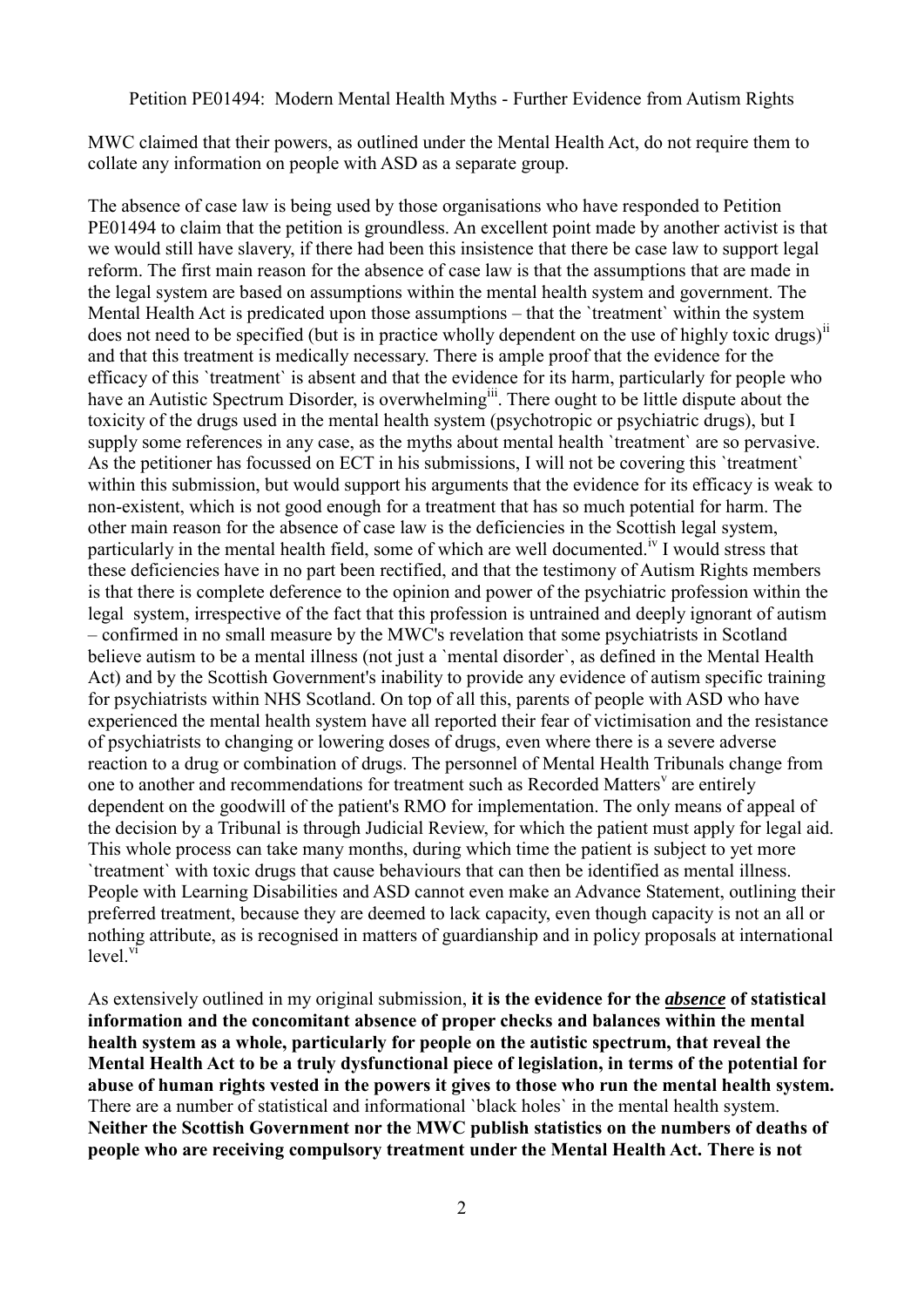**even collation of the information about adverse events, such as assaults**, even though we know that there have been convictions, dismissal and `redeployment` of staff who have assaulted patients. We know that these adverse events are rarely picked up by the media<sup>vii</sup> and that, in spite of the clear tolerance of this abuse by management (i.e. abuse repeated by other staff and refusal to act by management), there is no action taken against those, such as psychiatrists, who are supposed to supervise the `care` of patients. *When there is action promised by the government at Westminster because of the 40,000 incidents of face-down restraint recorded in one year in mental hospitals in Englandviii, and there is not even collation of such incidents in Scotland, there is absolutely no justification for claims that Scotland's Mental Health Act is `working well`.* All of the information collated by the MWC and other agencies comes from the mental health system itself, and specifically excludes information from carers or other members of the public, even where the public has witnessed assault or other abuse. There are a few selected individual investigations done, but these again are put together by the MWC, and there is no evidence that any of the `lessons learned` in these are applied, certainly not for people on the autistic spectrum. There is much supposition and speculation in MWC reports, instead of further investigation. Given the extensive public funding given to the MWC and the mental health system in Scotland, this is wholly unacceptable.

### **Psychotropic drug treatment – `medical necessity`?**

The petitioner has, quite rightly, drawn attention to the unique powers of forced `treatment` given to the mental health system under the Mental Health Act, as compared to the absence of power to force treatment in the rest of the healthcare system. This is in spite of the fact that **mental illness has no provable biological basis – it is not caused by a `brain disease` or a `chemical imbalance` in the brain – these have only ever been theories,** and are no longer respectable arguments for the use of psychotropic drugs. Drugs were never intended to be the sole treatment for mental illness, but that is what they have become. People can and should recover from mental illness, they should not be written off as having a `lifelong disability` requiring a lifetime's supply of psychotropic drugs and the `support` needed to enforce this . However, these theories still hold sway in Scotland and elsewhere as the basis for forced `treatment` using these highly toxic drugs. When even the Director of the National Institute for Mental Health in the US has publicly admitted that there is no strong evidence to support these theories<sup>ix</sup>, after decades of research, this should alert `decision makers` to the pressing need to scrutinise and review current law and practice. Whilst there is a case for forced incarceration of those presenting with severe symptoms of mental illness, there is no case for forced drugging with drugs that can create psychosis and cause death in those who have known vulnerabilities to these drugs, such as people with ASD. It is truly scandalous that I have not been able to find a single mention in any of the Scottish documentation that I have accessed of the direct damage that psychotropic drugs cause, other than obesity, when they can damage the heart and when there is now compelling evidence that antipsychotics/ neuroleptics shrink the brain.

### **Mental illness – or `challenging behaviour`?**

There is no consensus on the nature or presentation of mental illness – it is simply a matter of professional opinion. The SPICE report produced for this petition illustrates this, using excerpts from the Mental Health Act. People with autism can present with challenging behaviours, particularly if they are in pain, or they are reacting to abuse or have been prescribed drugs such antidepressants or Methylphenidate, which can create states of apparent psychosis. Psychotropic drugs do not provide a solution to any of these problems, they exacerbate them and they are also implicated in suicide and violence. **Very importantly, even the withdrawal effects of these drugs**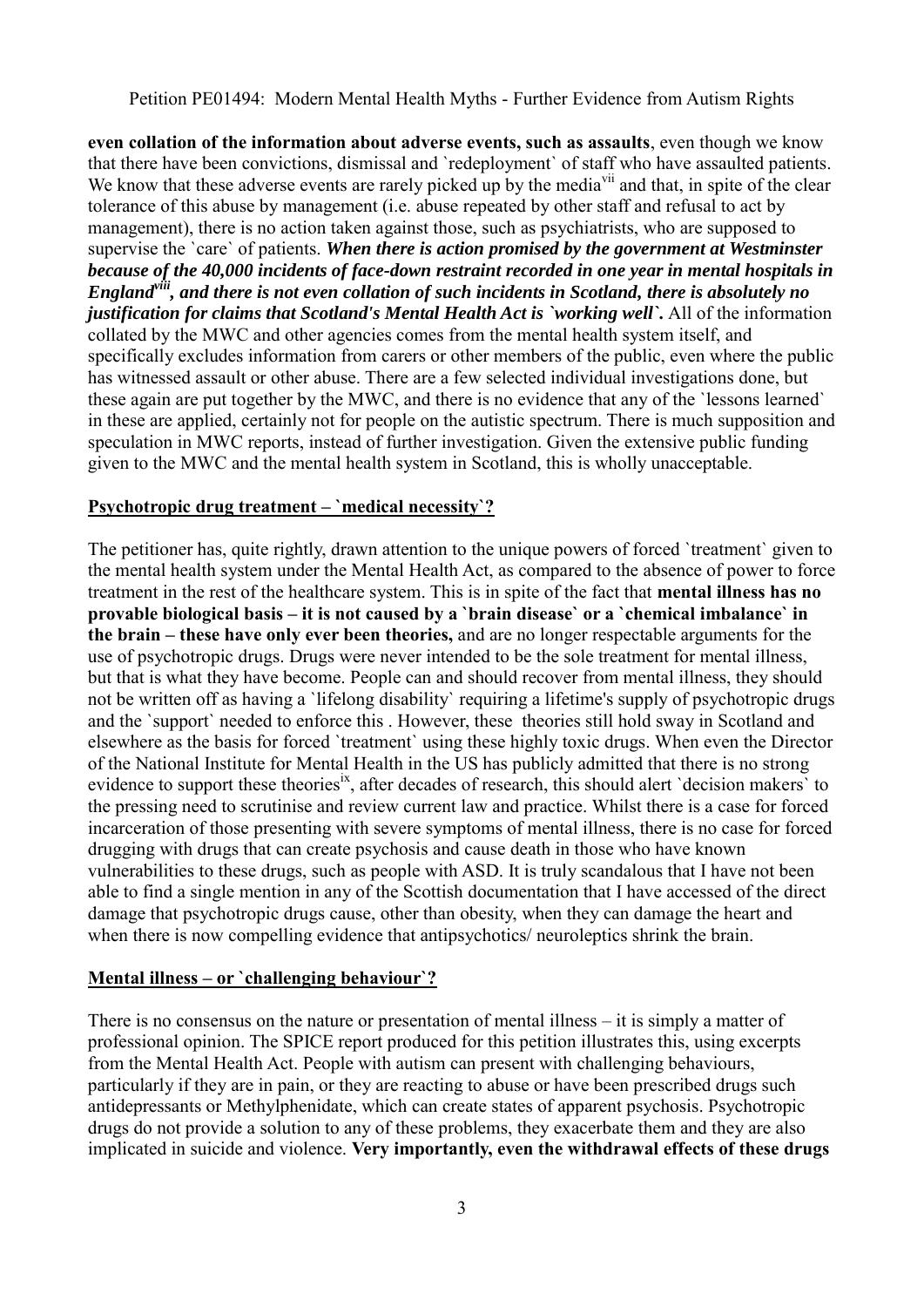**are routinely misdiagnosed as an indication of the worsening of mental illness.** I am told that these withdrawal effects can be quite horrific.

The current international debates on mental health, referred to in my original submission, require attention within Scotland<sup>x</sup>, as do the efforts by professionals to bring transparency to medical research data and the financial relationships that medical professionals have with the pharmaeutical industry<sup>xi</sup>. Discussion on mental health in Scotland uses euphemism to skirt round the human rights abuses inherent in subjecting people with disabilities to years of chronic damage to their health<sup>xii</sup> and ignores the wider issues that sustain these abuses. Petition PE01494 will hopefully provide the impetus for such debate.

# **Sources**

|<br>i

All of the information that I have supplied to the committee has come from FOIs to the MWC, testimony and documentary evidence from the families of people with ASD who are on compulsory orders within the mental health system, or who have recently been on such an order, and from identifiable sources, such as the MWC Learning Disability Census and reports from the Royal College of Psychiatry. These sources are contained within the attached references and within the text and references of my presentation to the Human Rights CPG, which formed the main part of my submission to the SHRC for its Scottish National Action Plan on Human Rights.

Fiona Sinclair, on behalf of Autism Rights, 5<sup>th</sup> February 2014

<http://www.ncbi.nlm.nih.gov/pubmed/18098216>

<http://www.criticalpsychiatry.net/>

ii<http://www.toxicpsychiatry.com/>

[http://www.psychminded.co.uk/news/news2008/April08/Antipsychotic\\_medication002.htm](http://www.psychminded.co.uk/news/news2008/April08/Antipsychotic_medication002.htm)  [http://www.behaviorismandmentalhealth.com/2013/07/10/antipsychotics-a-euphemism-for](http://www.behaviorismandmentalhealth.com/2013/07/10/antipsychotics-a-euphemism-for-neurotoxins/)[neurotoxins/](http://www.behaviorismandmentalhealth.com/2013/07/10/antipsychotics-a-euphemism-for-neurotoxins/)

 <sup>-</sup> Hum Psychopharmacol. 2008 Jan;23 Suppl 1:27-41.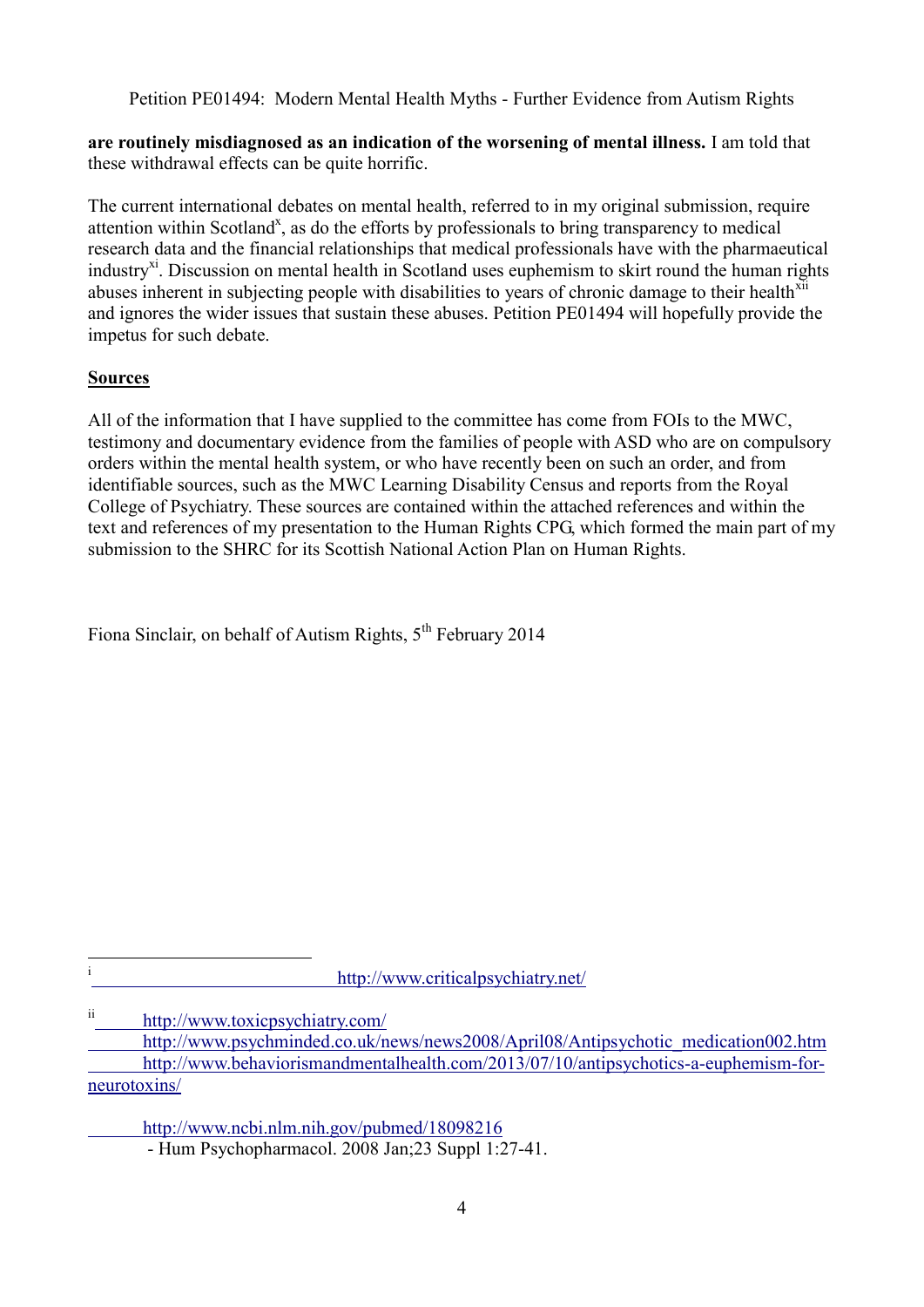Haematological toxicity of drugs used in psychiatry. Flanagan RJ, Dunk L.

## <http://www.cfp.ca/content/54/7/988.full>

- Recognition and treatment of serotonin syndrome

 [http://joannamoncrieff.com/2013/12/09/long-term-antipsychotics-making-sense-of-the](http://joannamoncrieff.com/2013/12/09/long-term-antipsychotics-making-sense-of-the-evidence/)[evidence/](http://joannamoncrieff.com/2013/12/09/long-term-antipsychotics-making-sense-of-the-evidence/)

<http://joannamoncrieff.com/2013/11/27/why-theres-no-such-thing-as-an-antidepressant/> <http://joannamoncrieff.com/2013/12/13/antipsychotics-and-brain-shrinkage-an-update/>

<http://www.madinamerica.com/2013/12/ssris-cause-epilepsy-rats/>

 [http://www.madinamerica.com/2013/12/psychiatry-heads-sand-royal-college-psychiatrist](http://www.madinamerica.com/2013/12/psychiatry-heads-sand-royal-college-psychiatrist-rejects-discussion-crucial-research-antipsychotics/)[rejects-discussion-crucial-research-antipsychotics/](http://www.madinamerica.com/2013/12/psychiatry-heads-sand-royal-college-psychiatrist-rejects-discussion-crucial-research-antipsychotics/)

 [http://www.breggin.com](http://www.breggin.com/)

iii<http://davidhealy.org/about/>

About Data

## Based Medicine

-

 `Adverse drug events are now the fourth leading cause of death in hospitals. It's a reasonable bet they are an even greater cause of death in non-hospital settings where there is no one to monitor things going wrong and no one to intervene to save a life. In mental health for instance drug-induced problems are the leading cause of death — and these deaths happen in community rather than hospital settings.`

Statistics on suicides - only published since 2008

[http://www.isdscotland.org/Health-Topics/Public-Health/Publications/2012-12-18/2012-12-](http://www.isdscotland.org/Health-Topics/Public-Health/Publications/2012-12-18/2012-12-18-ScotSID-2012-Report.pdf) [18-ScotSID-2012-Report.pdf](http://www.isdscotland.org/Health-Topics/Public-Health/Publications/2012-12-18/2012-12-18-ScotSID-2012-Report.pdf)

1,501 suicides amongst Scottish residents in 2009 and 2010

21% of these had been psychiatric inpatients in the 5 years prior to their death

 There was a total of 757 suicides of Scottish residents in 2010. Of these, 424 (56%) had mental health prescriptions dispensed within 12 months of their death. About 1 in 5 attended A&E within 3 months of their death

 - from `Key Points`, page 7 see also pages 18-21 & see table 30 on page 25

# *see ii above*

<http://www.madinamerica.com/2014/01/psychiatry-gone-astray/>

 [Peter Gøtzsche, MD](http://www.madinamerica.com/author/pgotzsche/)

 Professor Peter C. Gøtzsche, MD, cofounded The Cochrane Collaboration. He is professor of Clinical Research Design and Analysis at the University of Copenhagen. He has published more than 50 papers and 3 books, including ["Deadly medicines and Organised Crime: How Big Pharma](http://www.amazon.com/Deadly-Medicines-Organised-Crime-ebook/dp/B00G353WCE/ref=sr_1_1?ie=UTF8&qid=1383517560&sr=8-1&keywords=deadly+medicines+and+organised+crime+how+big+pharma+has+corrupted+healthcare)  [has Corrupted Health Care"](http://www.amazon.com/Deadly-Medicines-Organised-Crime-ebook/dp/B00G353WCE/ref=sr_1_1?ie=UTF8&qid=1383517560&sr=8-1&keywords=deadly+medicines+and+organised+crime+how+big+pharma+has+corrupted+healthcare) (2013).

 [http://www.madinamerica.com/2012/04/playing-hide-and-seek-with-psychiatric-drug](http://www.madinamerica.com/2012/04/playing-hide-and-seek-with-psychiatric-drug-studies/)[studies/](http://www.madinamerica.com/2012/04/playing-hide-and-seek-with-psychiatric-drug-studies/)

 [http://www.heraldsun.com.au/news/national/kids-use-rejected-adhd-drug/story-fndo48ca-](http://www.heraldsun.com.au/news/national/kids-use-rejected-adhd-drug/story-fndo48ca-1226468130766)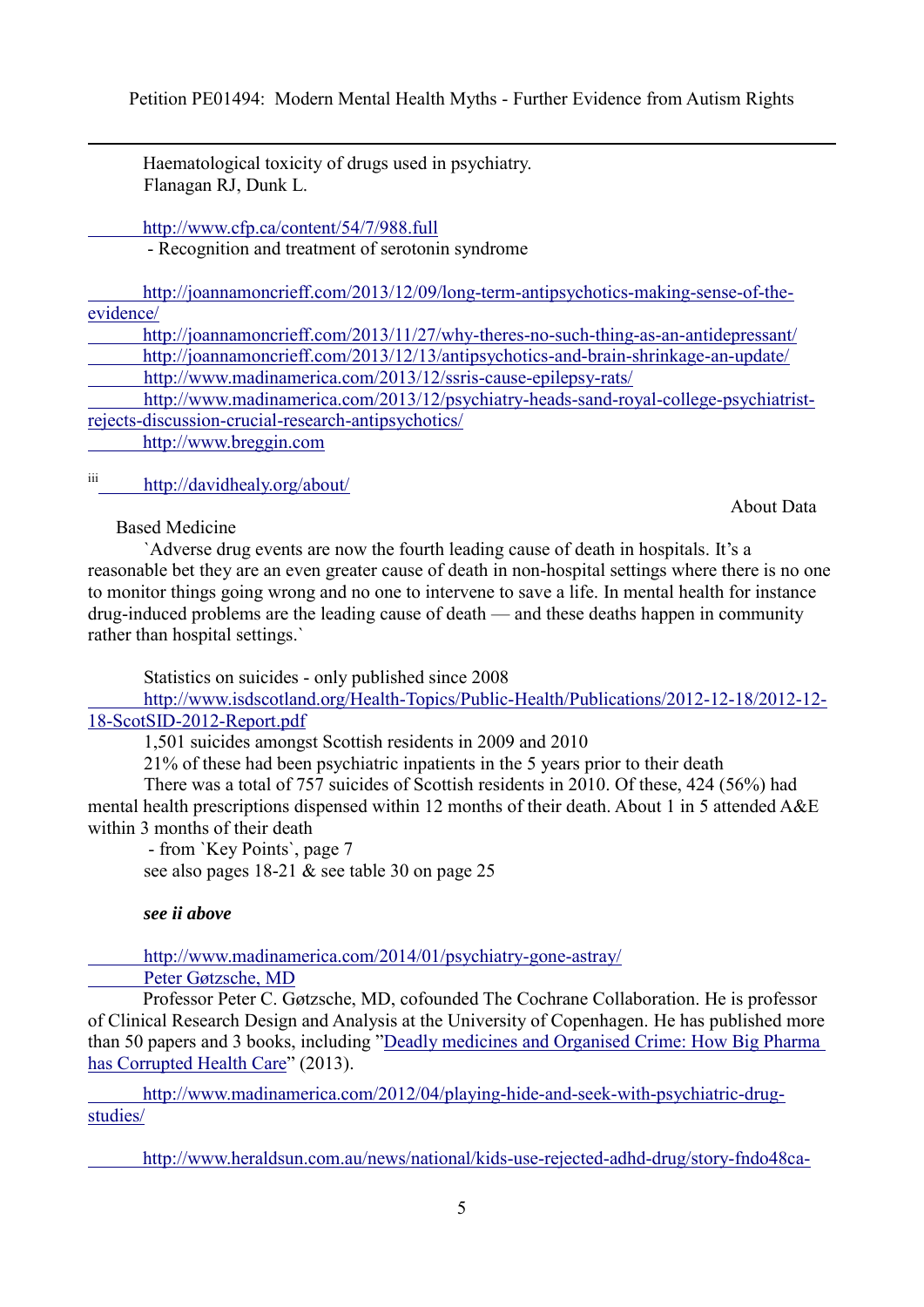#### [1226468130766](http://www.heraldsun.com.au/news/national/kids-use-rejected-adhd-drug/story-fndo48ca-1226468130766)

-

- 19,000 kids use rejected 'unsafe' ADHD drug Concerta

Sue Dunlevy News Limited Network September 09, 2012

<http://news.bbc.co.uk/1/hi/health/7170167.stm>

- Friday, 4 January 2008,

Learning disability drug warning

 `Doctors are being warned not to routinely give people with learning disabilities antipsychotic drugs to curb aggressive behaviour.

 An Imperial College London study of 86 patients found the drugs were no more effective than being given none at all.

Researchers said it was more important to address the underlying causes.

 In the UK, 200,000 people with learning disabilities are given anti-psychotic drugs - even though there is a risk of side-effects, the Lancet reported.

These can include risk of weight gain, impotence and strain to the cardiovascular system.`

 [http://www.madinamerica.com/2013/07/researchers-explore-reducing-ineffective-harmful](http://www.madinamerica.com/2013/07/researchers-explore-reducing-ineffective-harmful-medication-for-people-who-dont-need-it/)[medication-for-people-who-dont-need-it/](http://www.madinamerica.com/2013/07/researchers-explore-reducing-ineffective-harmful-medication-for-people-who-dont-need-it/)

 - Research Looks at Reducing Antipsychotics for Learning Disabilities July 3, 2013

<http://medicalxpress.com/news/2013-07-necessity-anti-psychotic-drugs.html>

<http://pediatrics.aappublications.org/content/early/2013/10/16/peds.2012-3774.abstract>

 - Psychotropic Medication Use and Polypharmacy in Children With Autism Spectrum **Disorders** 

64% of children with ASD are drugged in the US - ?% in Scotland?

<http://archpsyc.jamanetwork.com/article.aspx?articleid=1731662>

- Original Investigation | August 21, 2013

Antipsychotics and the Risk of Type 2 Diabetes Mellitus in Children and Youth

<http://www.ncbi.nlm.nih.gov/pubmed/24323995>

 - Comorbidity clusters in autism spectrum disorders: an electronic health record time-series analysis.

Doshi-Velez F, Ge Y, Kohane I.

 [http://treatingautism.co.uk/cdc-confirms-children-with-autism-have-many-unmet-medical](http://treatingautism.co.uk/cdc-confirms-children-with-autism-have-many-unmet-medical-needs/)[needs/](http://treatingautism.co.uk/cdc-confirms-children-with-autism-have-many-unmet-medical-needs/)

<http://blog.autismspeaks.org/2012/01/24/autism-and-associated-medical-conditions/> <http://www.ncbi.nlm.nih.gov/pubmed/22119694>

- Res Dev Disabil. 2012 Mar-Apr;33(2):467-76. doi:

10.1016/j.ridd.2011.10.008. Epub 2011 Nov 24.

 Concurrent medical conditions and health care use and needs among children with learning and behavioral developmental disabilities, National Health Interview Survey, 2006-2010.

 Schieve LA, Gonzalez V, Boulet SL, Visser SN, Rice CE, Van Naarden Braun K, Boyle CA. National Center on Birth Defects and Developmental Disabilities, Centers for Disease

Control and Prevention, United States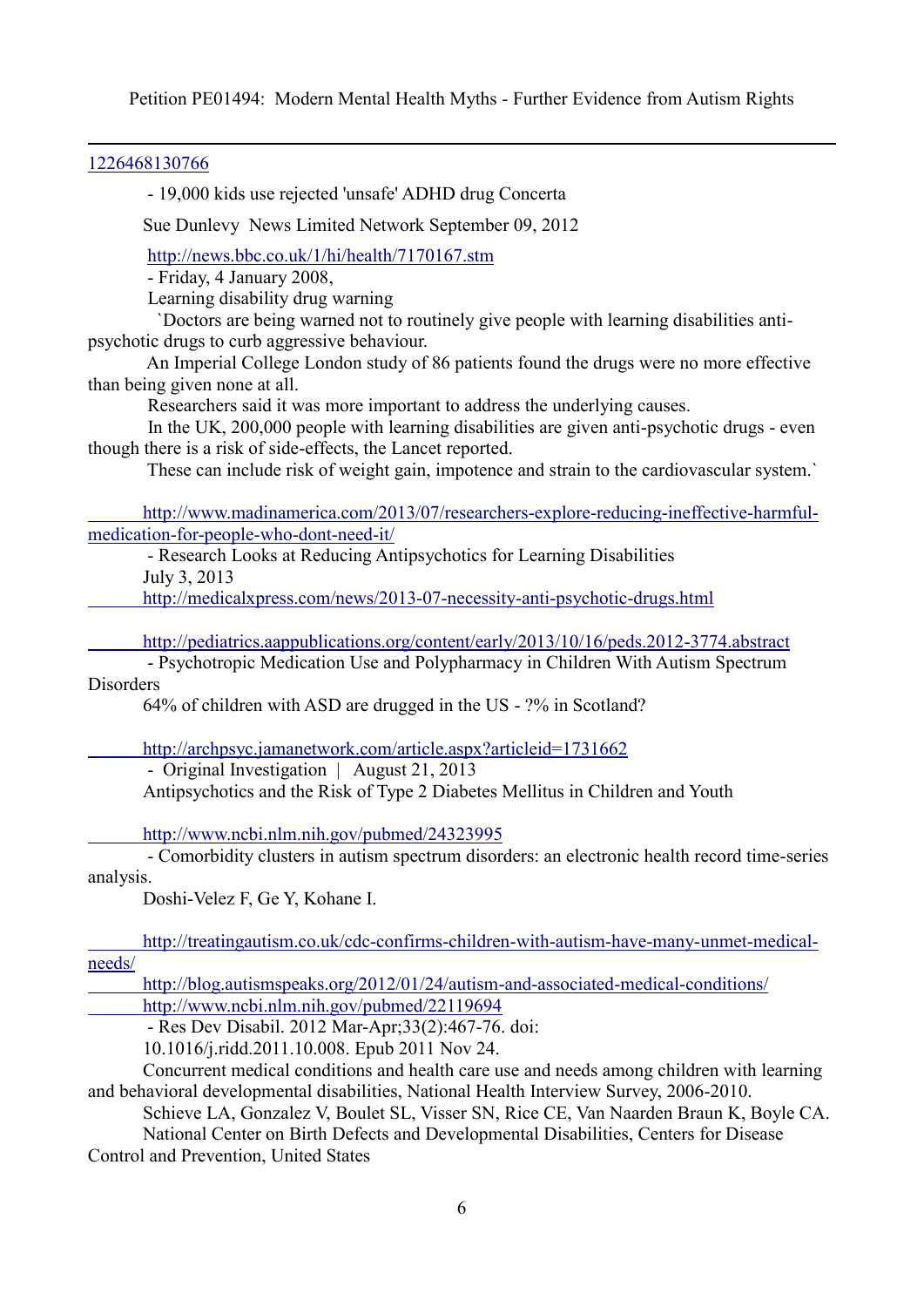-

<https://iacc.hhs.gov/apps/portfolio-analysis-web-tool/project?projectId=3025&fy=2010> - Metabolic biomarkers of autism: Predictive potential and genetic susceptibility

<http://www.prweb.com/releases/risperdal-lawsuits/gynecomastia/prweb11421722.htm>

 - Risperdal Lawsuit News: Rottenstein Law Group LLP Comments on Plaintiffs' Request to Unseal Key Clinical Studies Data

 The firm is currently offering Risperdal lawsuit evaluations to those who allege that they suffered from the drug's alleged side effects.

 The plaintiffs in these cases allege that Risperdal causes gynecomastia, which is the enlargement of breast tissue in males.

 A clip from `Elle S'appelle Sabine` to give an idea of the damage inflicted on people with Autistic Spectrum Disorders (ASD) by psychotropic (psychiatric) drugs. See this YouTube clip for a graphic illustration of the effects of psychotropic drugs on someone with an Autistic Spectrum Disorder (ASD) before and after 5 years of incarceration in a mental institution:  [http://www.youtube.com/watch?v=qyp97e\\_MWKI](http://www.youtube.com/watch?v=qyp97e_MWKI)

 **The evidence submitted for Petition PE01494 from Dr. Tom Leonard (mental health survivor and retired Professor of Statistics) as regards the absence of Scottish data on side effects of psychotropic drugs confirms the overall absence of oversight.** 

iv [http://www.mhtscotland.gov.uk/mhts/files/Law\\_Society\\_Code\\_of\\_Conduct\\_Mental\\_Health.pdf](http://www.mhtscotland.gov.uk/mhts/files/Law_Society_Code_of_Conduct_Mental_Health.pdf) - Law Society for Scotland - Code of Conduct for mental health tribunal work (28 September 2012)

<http://www.scotland.gov.uk/Publications/2009/08/07143830/6>

 - Limited Review of the Mental Health (Care and Treatment) (Scotland) Act 2003: Report CHAPTER SIX TRIBUNALS

`The major issues concerning tribunals which were identified to the group were:

The large number of cases (more than 50%) which require more than one hearing to reach a conclusion - i.e. the problem of multiple hearings;

A perception of excessive formality and legality at some tribunal hearings; The availability, quality and style of legal representation.`  *see whole section - so many problems with Tribunals* 

[www.siaa.org.uk/documents/ExperiencesofMentalHealthTribunals.pdf](http://www.siaa.org.uk/documents/ExperiencesofMentalHealthTribunals.pdf)

 - see `Issues that have arisen`, pages 4-6 and Appendix 1`Frank's Story`, page 9. Also evidence from PAS, D&G - account of experience of Jack, page 7

v  [www.rcpsych.ac.uk/docs/Recorded%20Matters%20FINAL%20REPORT.doc](http://www.rcpsych.ac.uk/docs/Recorded%20Matters%20FINAL%20REPORT.doc) - Recorded Matters Working Group (September 2009)

<sup>vi</sup> [http://fra.europa.eu/en/publication/2013/legal-capacity-persons-intellectual-disabilities-and](http://fra.europa.eu/en/publication/2013/legal-capacity-persons-intellectual-disabilities-and-persons-mental-health-problems)[persons-mental-health-problems](http://fra.europa.eu/en/publication/2013/legal-capacity-persons-intellectual-disabilities-and-persons-mental-health-problems)

vii [http://www.thecourier.co.uk/news/local/fife/fife-nurse-struck-off-for-attack-on-frail](http://www.thecourier.co.uk/news/local/fife/fife-nurse-struck-off-for-attack-on-frail-alzheimer-s-sufferer-1.150739)[alzheimer-s-sufferer-1.150739](http://www.thecourier.co.uk/news/local/fife/fife-nurse-struck-off-for-attack-on-frail-alzheimer-s-sufferer-1.150739)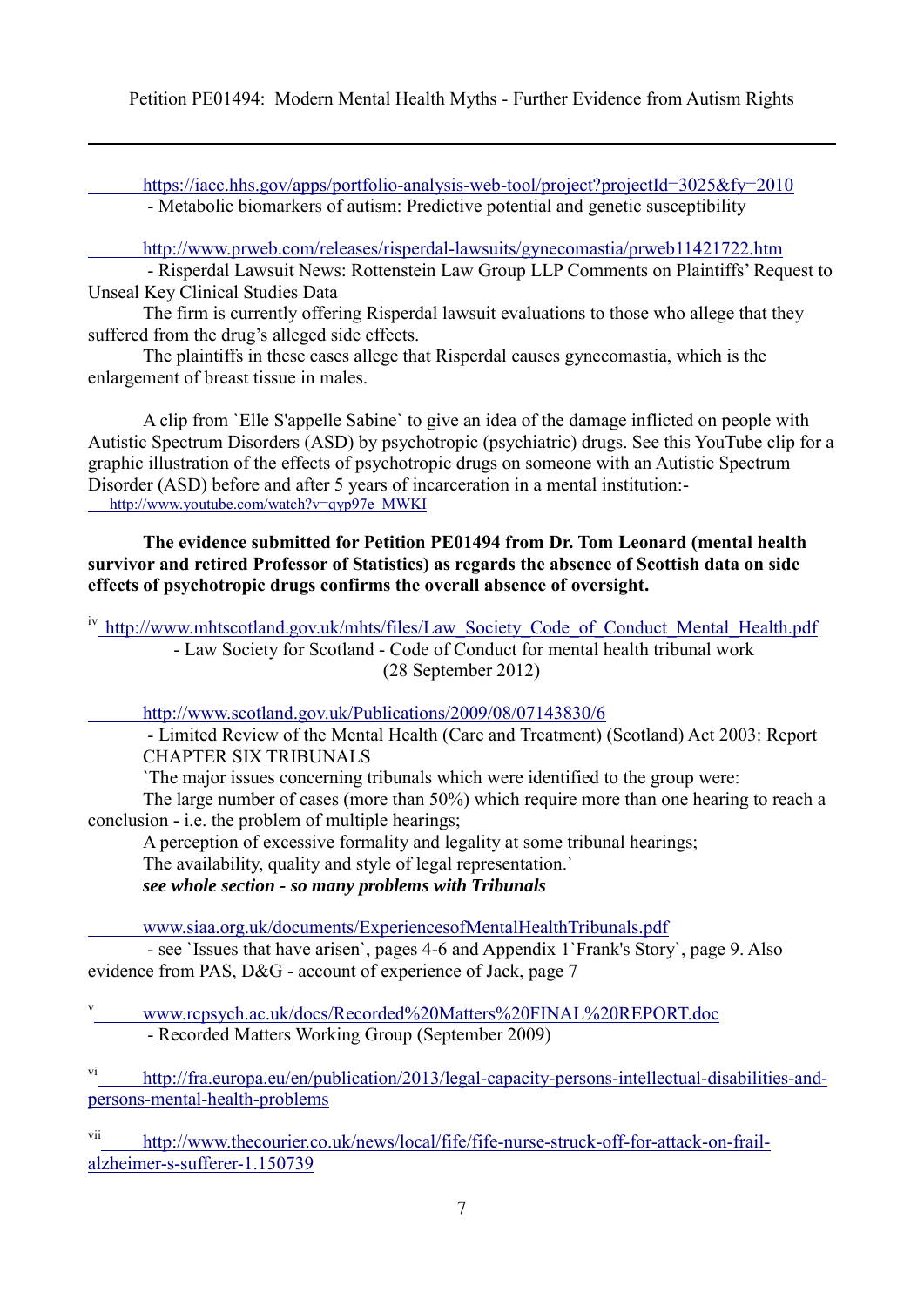[http://www.scotsman.com/news/health/probe-after-aberdeen-psychiatric-hospital-deaths-1-](http://www.scotsman.com/news/health/probe-after-aberdeen-psychiatric-hospital-deaths-1-2971681) [2971681](http://www.scotsman.com/news/health/probe-after-aberdeen-psychiatric-hospital-deaths-1-2971681)

- Probe after Aberdeen psychiatric hospital deaths

By ALISTAIR MUNRO Published on 19/06/2013 23:26

**Note that NHS Grampian were thinking of bringing in the police because of concerns about staffing** 

<http://www.heraldscotland.com/news/health/inquiry-plea-after-three-patients-die.21421728>

- Inquiry plea after three patients die

Education Correspondent Monday 24 June 2013

 [http://news.stv.tv/north/234058-royal-cornhill-deaths-hospital-had-insufficient-risk](http://news.stv.tv/north/234058-royal-cornhill-deaths-hospital-had-insufficient-risk-assessment/)[assessment/](http://news.stv.tv/north/234058-royal-cornhill-deaths-hospital-had-insufficient-risk-assessment/)

 - *3 deaths within 2 weeks in one hospital.* **A place of safety? This invites comparison with the case of Joe Gilliland.** 

<http://www.labome.org/expert/uk/the/mckie/andrew-mckie-391791.html>

 - Dr. Andrew McKie's publications. Dr. McKie was a lecturer in mental health and was one of the 3 patients who died.

 [http://www.thecourier.co.uk/news/scotland/video-firefighters-tackle-huge-blaze-at-aberdeen](http://www.thecourier.co.uk/news/scotland/video-firefighters-tackle-huge-blaze-at-aberdeen-hospital-site-1.150048)[hospital-site-1.150048](http://www.thecourier.co.uk/news/scotland/video-firefighters-tackle-huge-blaze-at-aberdeen-hospital-site-1.150048)

- By PRESS ASSOCIATION, 6 November 2013 12.14pm.

 15 fire appliances called to a `huge fire` in derelict buildings beside Royal Cornhill Hospital. The fire was so big that evacuation of the hospital was feared to be necessary. The cause of the fire was unknown at this time.

 [http://www.independent.co.uk/life-style/health-and-families/health-news/mentallyill](http://www.independent.co.uk/life-style/health-and-families/health-news/mentallyill-patients-were-tasered-more-than-50-times-8606726.html)[patients-were-tasered-more-than-50-times-8606726.html](http://www.independent.co.uk/life-style/health-and-families/health-news/mentallyill-patients-were-tasered-more-than-50-times-8606726.html)

- Mentally-ill patients were 'Tasered' more than 50 times

Freedom of Information request reveals extent of stun-gun use by police in psychiatric

### wards

-

Nigel Morris, Gayan Samarasinghe, Tuesday 7 May 2013

<http://www.nm.stir.ac.uk/documents/ld-restraint-related-deaths-uk.pdf>

viii [http://www.independent.co.uk/life-style/health-and-families/health-news/ministers-consider](http://www.independent.co.uk/life-style/health-and-families/health-news/ministers-consider-ban-on-facedown-restraint-in-mental-hospitals-8664225.html)[ban-on-facedown-restraint-in-mental-hospitals-8664225.html](http://www.independent.co.uk/life-style/health-and-families/health-news/ministers-consider-ban-on-facedown-restraint-in-mental-hospitals-8664225.html)

 - Ministers consider ban on face-down restraint in mental hospitals Kunal Dutta Wednesday, 19 June 2013

 Ministers will consider a ban on the use of face-down restraint in English mental health hospitals after new figures that show nearly 40,000 incidents of physical restraint were recorded in just one year.

ix<http://www.nimh.nih.gov/about/director/2013/transforming-diagnosis.shtml>

- Director's Blog: Transforming Diagnosis

By Thomas Insel on April 29, 2013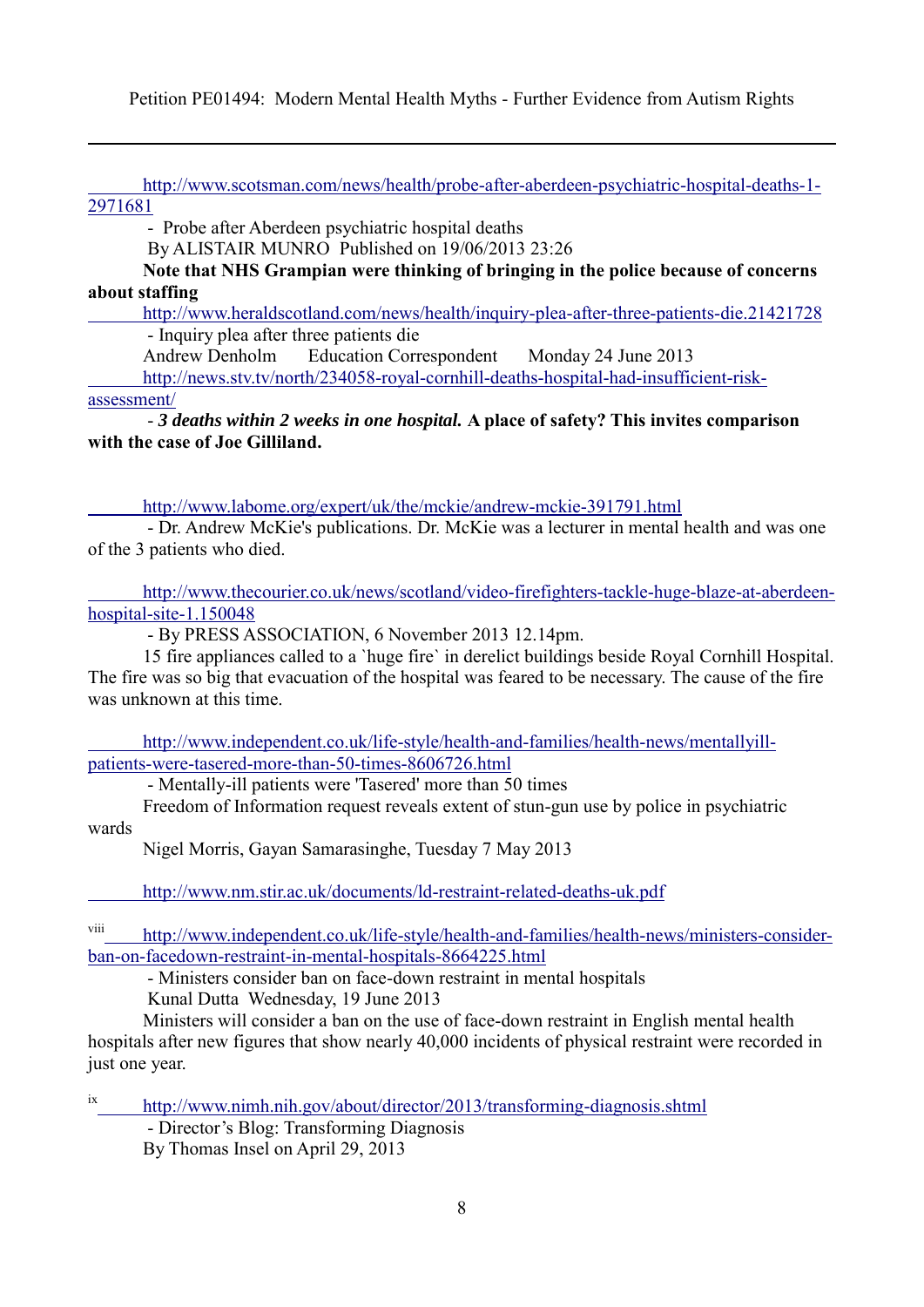The goal of this new manual, as with all previous editions, is to provide a common language for describing psychopathology. While DSM has been described as a "Bible" for the field, it is, at best, a dictionary, creating a set of labels and defining each. The strength of each of the editions of DSM has been "reliability" – each edition has ensured that clinicians use the same terms in the same ways. The weakness is its lack of validity. Unlike our definitions of ischemic heart disease, lymphoma, or AIDS, the DSM diagnoses are based on a consensus about clusters of clinical symptoms, not any objective laboratory measure. In the rest of medicine, this would be equivalent to creating diagnostic systems based on the nature of chest pain or the quality of fever. Indeed, symptom-based diagnosis, once common in other areas of medicine, has been largely replaced in the past half century as we have understood that symptoms alone rarely indicate the best choice of

treatment.

-

<http://www.madinamerica.com/2013/12/thomas-insel-new-approach-psychiatric-research/>  [http://www.bostonglobe.com/lifestyle/health-wellness/2013/12/16/with-thomas-insel](http://www.bostonglobe.com/lifestyle/health-wellness/2013/12/16/with-thomas-insel-director-national-institute-mental-health/nZ9Qjw88QmJtXWNQft1CFN/story.html)[director-national-institute-mental-health/nZ9Qjw88QmJtXWNQft1CFN/story.html](http://www.bostonglobe.com/lifestyle/health-wellness/2013/12/16/with-thomas-insel-director-national-institute-mental-health/nZ9Qjw88QmJtXWNQft1CFN/story.html)

x <http://dxsummit.org/archives/1816>

- Neuroscientific psychiatry and the problem of consciousness

 [Philip Thomas](http://dxsummit.org/archives/author/thomasp) *December 26, 2013* [Pressing Issues](http://dxsummit.org/archives/category/issues)*,* [Scientific Issues](http://dxsummit.org/archives/category/issues/science)

 *this article is in part a comprehensive analysis of the problems with fMRI and why it should not be given the credence that it receives* 

 [http://www.psychiatrictimes.com/blogs/couch-crisis/doctorpatient-relationship-comes-first-last](http://www.psychiatrictimes.com/blogs/couch-crisis/doctorpatient-relationship-comes-first-last-and-always)[and-always](http://www.psychiatrictimes.com/blogs/couch-crisis/doctorpatient-relationship-comes-first-last-and-always)

 *Dr. Allen Frances (head of DSM III committee) interviews Dr. Pat Bracken and agrees with him.* 

<http://www.palgrave-journals.com/sth/journal/v8/n4/full/sth200911a.html>

- *Social Theory & Health* (2010) **8,** 370–382. doi:10.1057/sth.2009.11

Psychiatric diagnosis as a political device

Joanna Moncrief[fa](http://www.palgrave-journals.com/sth/journal/v8/n4/full/sth200911a.html#aff1)

 a Department of Mental Health Sciences, University College London, Gower Street, London, W1W 7EJ, UK. E-mail: [j.moncrieff@ucl.ac.uk](mailto:j.moncrieff@ucl.ac.uk)

 [http://joannamoncrieff.com/2013/12/03/how-can-community-treatment-orders-still-be](http://joannamoncrieff.com/2013/12/03/how-can-community-treatment-orders-still-be-justified/)[justified/](http://joannamoncrieff.com/2013/12/03/how-can-community-treatment-orders-still-be-justified/)

 [http://www.independent.co.uk/life-style/health-and-families/health-news/psychiatric-asbos](http://www.independent.co.uk/life-style/health-and-families/health-news/psychiatric-asbos-were-an-error-says-key-advisor-8572138.html)[were-an-error-says-key-advisor-8572138.html](http://www.independent.co.uk/life-style/health-and-families/health-news/psychiatric-asbos-were-an-error-says-key-advisor-8572138.html)

 - 'Psychiatric Asbos' were an error says key advisor *Sanchez Manning Sunday, 14 April 2013*

 Former champion says public safety fears led to adoption of measures that seriously curtailed patients' freedoms

### **Risperidal fraud**

 A pharmaceutical corporation has just been given the largest ever fine for a single product – the antipsychotic drug Risperidone – a total of \$2 billion handed out by the US Department of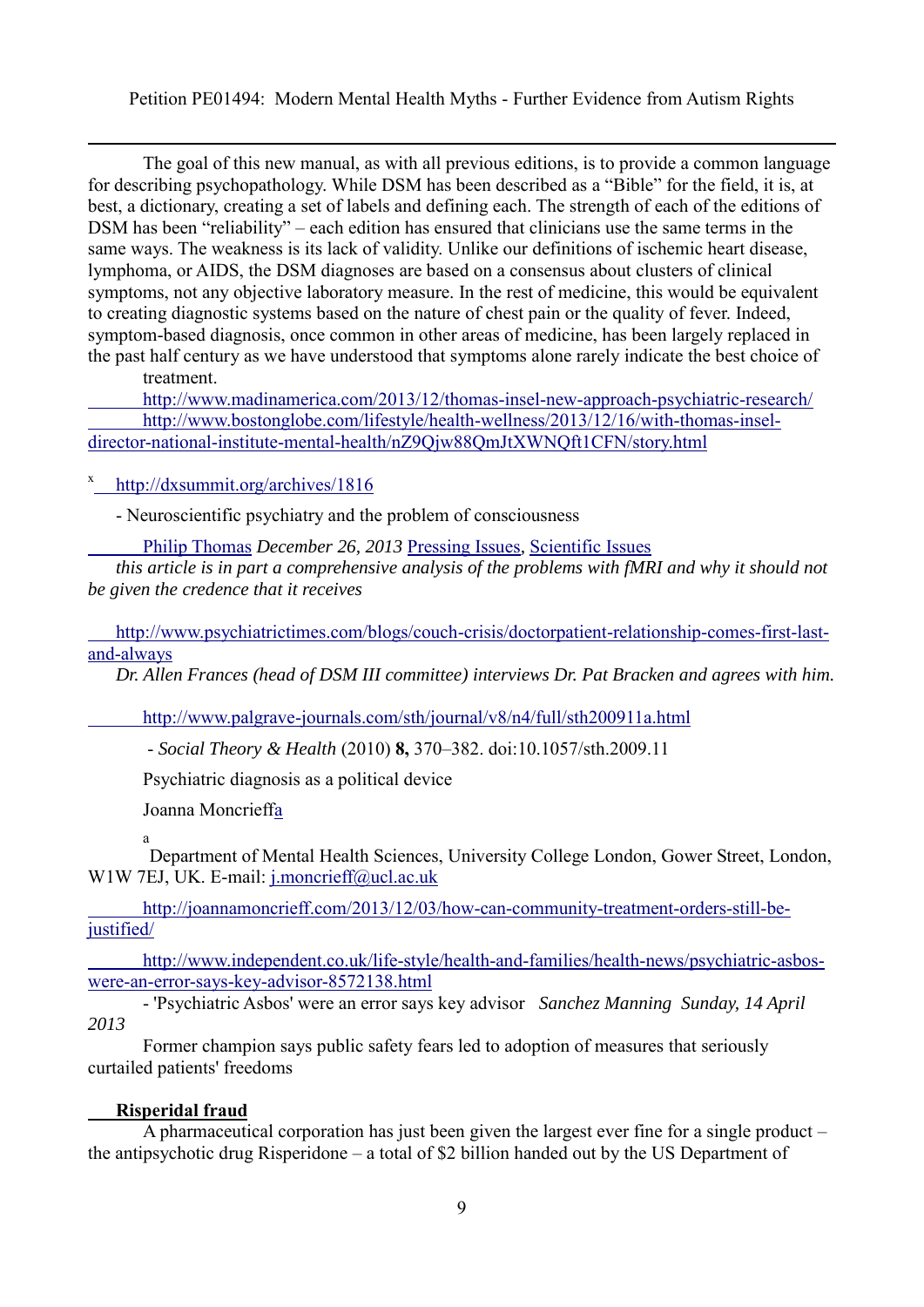-Justice. This fine was for marketing fraud under the Medicare system – persuading doctors to prescribe this drug for purposes for which it had not been approved, including to children. <http://www.justice.gov/opa/pr/2013/November/13-ag-1170.html>

 [http://chronicle.com/blogs/percolator/major-fraud-plea-has-university-scientists-regretting](http://chronicle.com/blogs/percolator/major-fraud-plea-has-university-scientists-regretting-journal-article/33713)[journal-article/33713](http://chronicle.com/blogs/percolator/major-fraud-plea-has-university-scientists-regretting-journal-article/33713)

 [http://www.consumerreports.org/cro/2013/12/are-too-many-kids-taking-antipsychotic](http://www.consumerreports.org/cro/2013/12/are-too-many-kids-taking-antipsychotic-drugs/index.htm)[drugs/index.htm](http://www.consumerreports.org/cro/2013/12/are-too-many-kids-taking-antipsychotic-drugs/index.htm)

 **Childhood abuse as a cause of mental illness** 

<http://www.madinamerica.com/2013/11/childhood-adversity-psychosis-heresy-certainty/>

 the presentation by Professor John Read begins 5 minutes in to the video. See also this recent metanalysis

http://journals.lww.com/jonmd/Abstract/2013/12000/The\_Role\_of\_Early\_Life\_Stress\_in\_A [dult\\_Psychiatric.1.aspx](http://journals.lww.com/jonmd/Abstract/2013/12000/The_Role_of_Early_Life_Stress_in_Adult_Psychiatric.1.aspx)

 **A recent court case in Scotland explicitly hinged on this research evidence, and the case was upheld because of it – note that it took 24 years to bring this to a Scottish court:-** 

<http://www.bbc.co.uk/news/uk-scotland-25123817>

- 27 November 2013 Last updated at 15:36

'No fee' lawyers win compensation after 24-year fight

By Reevel Alderson Home affairs correspondent, BBC Scotland

<http://www.madinamerica.com/2013/12/judge-rules-abuse-can-cause-schizophrenia/>

 [http://www.recoverywirral.com/2013/12/professor-john-read-comments-on-nz-court-appeal](http://www.recoverywirral.com/2013/12/professor-john-read-comments-on-nz-court-appeal-upholding-causal-link-between-sexual-abuse-and-schizophrenia-landmark-case-for-future-of-psychiatry-worldwide/)[upholding-causal-link-between-sexual-abuse-and-schizophrenia-landmark-case-for-future-of](http://www.recoverywirral.com/2013/12/professor-john-read-comments-on-nz-court-appeal-upholding-causal-link-between-sexual-abuse-and-schizophrenia-landmark-case-for-future-of-psychiatry-worldwide/)[psychiatry-worldwide/](http://www.recoverywirral.com/2013/12/professor-john-read-comments-on-nz-court-appeal-upholding-causal-link-between-sexual-abuse-and-schizophrenia-landmark-case-for-future-of-psychiatry-worldwide/)

 - Professor John Read comments on New Zealand court appeal upholding causal link between sexual abuse and 'schizophrenia'. Landmark case for psychiatry worldwide.

Published: December 7, 2013

xi<http://www.alltrials.net/>

 [http://www.theguardian.com/science/2013/oct/29/scientists-fears-over-unpublished-drug](http://www.theguardian.com/science/2013/oct/29/scientists-fears-over-unpublished-drug-trials)[trials](http://www.theguardian.com/science/2013/oct/29/scientists-fears-over-unpublished-drug-trials)

Some points:

 `For decades, the pharmaceutical industry has been more likely to publish the results of clinical trials that show its products in a good light. Trials that show they don't work as well as the alternatives or have more harmful side effects have tended to remain hidden. This phenomenon is so widely accepted that it has been given a name – 'publication bias'.

There is `biased dissemination of clinical evidence`

 `Free CPD /"free" "education" is a high value benefit in kind, as you will know if you've paid for education.`

 **Another view is that it is the `key decision makers` - senior hospital specialists, trainers and researchers who are the ones taking the lion's share of the cash from the pharmaceutical companies, and it is they, together with those senior officials in health boards and in agencies such as SIGN and NICE, who are the real problem.** 

<http://www.madinamerica.com/2013/11/gsk-alltrials-coalition/>

- GlaxoSmithKline's Journey to Transparency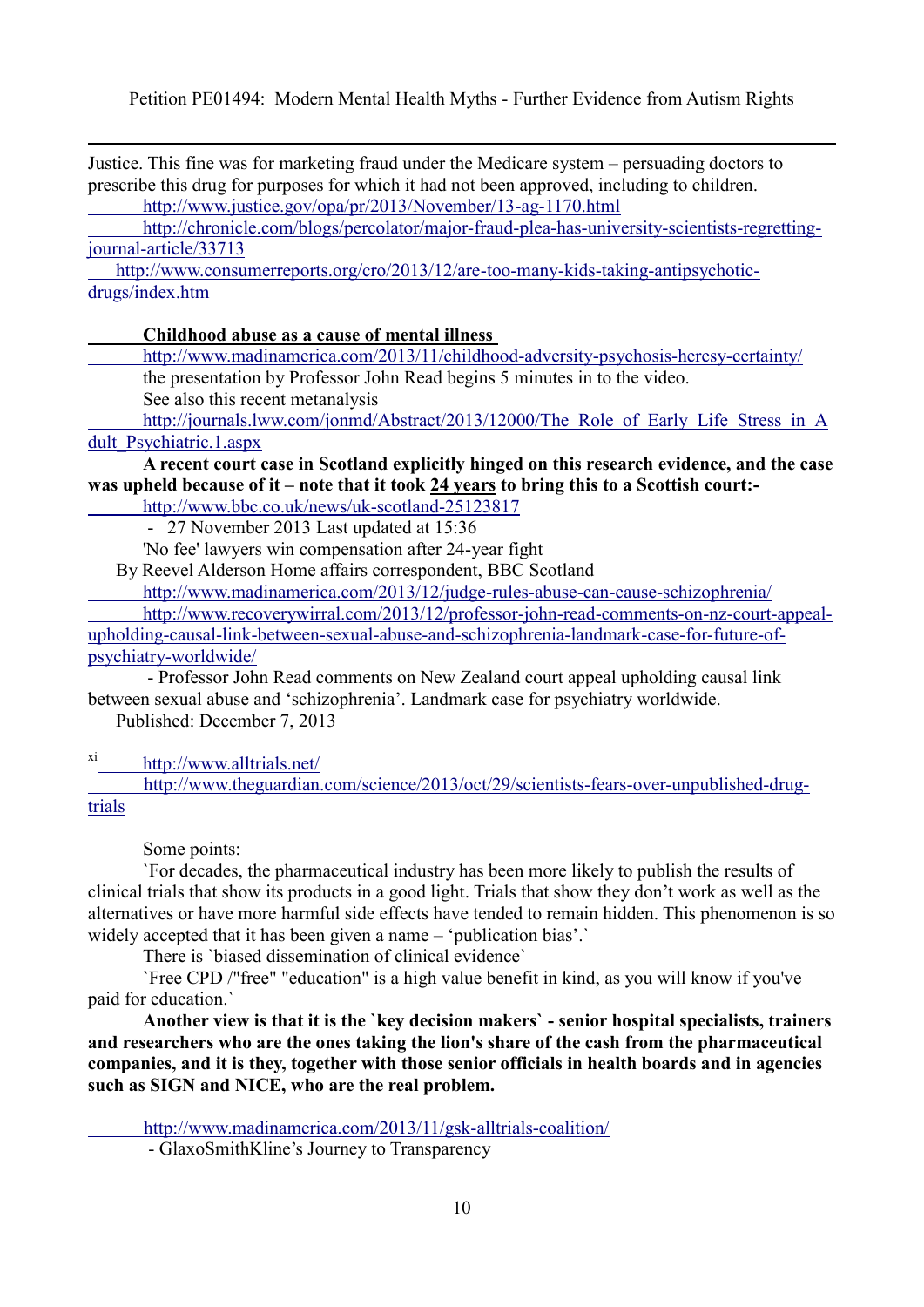David Healy, M.D. And Peter Gøtzsche, MD November 4, 2013

-

<http://www.bmj.com/content/347/bmj.f6980>

 - FDA official: "clinical trial system is broken" BMJ 2013; 347 doi: http://dx.doi.org/10.1136/bmj.f6980 (Published 5 December 2013) Cite this as: BMJ 2013;347:f6980

<http://www.madinamerica.com/2013/07/saving-science-its-time-to-solve-publication-bias/>

 the petition on a `Sunshine Act`: <http://www.scottish.parliament.uk/parliamentarybusiness/28862.aspx?r=8630&mode=pdf>

<http://www.plosmedicine.org/article/info%3Adoi%2F10.1371%2Fjournal.pmed.1000352>

 - Information from Pharmaceutical Companies and the Quality, Quantity, and Cost of Physicians' Prescribing: A Systematic Review Geoffrey K. Spurling et al Published: October 19, 2010 DOI: 10.1371/journal.pmed.1000352

 [http://avilian.co.uk/2013/10/18/secrets-of-trial-data-revealed-records-of-side-effects-seen-in](http://avilian.co.uk/2013/10/18/secrets-of-trial-data-revealed-records-of-side-effects-seen-in-clinical-tests-are-missing-from-publicly-available-documents/)[clinical-tests-are-missing-from-publicly-available-documents/](http://avilian.co.uk/2013/10/18/secrets-of-trial-data-revealed-records-of-side-effects-seen-in-clinical-tests-are-missing-from-publicly-available-documents/)

<http://avilian.co.uk/2010/10/17/lies-damned-lies-and-medical-science/>

 [http://avilian.co.uk/2013/10/11/undue-industry-influences-that-distort-healthcare-research](http://avilian.co.uk/2013/10/11/undue-industry-influences-that-distort-healthcare-research-strategy-expenditure-and-practice-a-review/)[strategy-expenditure-and-practice-a-review/](http://avilian.co.uk/2013/10/11/undue-industry-influences-that-distort-healthcare-research-strategy-expenditure-and-practice-a-review/)

<http://onlinelibrary.wiley.com/doi/10.1111/eci.12074/full>

 - Undue industry influences that distort healthcare research, strategy, expenditure and practice: a review

European Journal of Clinical Investigation Volume 43, Issue 5, pages 469–475, May 2013

xii [http://reports.mwcscot.org.uk/Visiting\\_monitoring/LeftBehind/LeftBehind.aspx](http://reports.mwcscot.org.uk/Visiting_monitoring/LeftBehind/LeftBehind.aspx)

<http://www.heraldscotland.com/news/health/the-forgotten.17094278>

- SUNDAY 25 MARCH 2012

The Forgotten

Lucy Adams Chief Reporter

 HUNDREDS of the most vulnerable people in Scotland have been "left behind" in mentalhealth institutions where they receive the poorest care in the country, according to a damning new report.

<http://www.dailyrecord.co.uk/news/real-life/patients-hidden-away-years-lennox-1832649>

 - Patients hidden away for years at Lennox Castle mental hospital turn to art to heal wounds 15 Apr 2013 00:01

UNMARRIED mothers, wayward teenagers and Down's Syndrome sufferers were just some